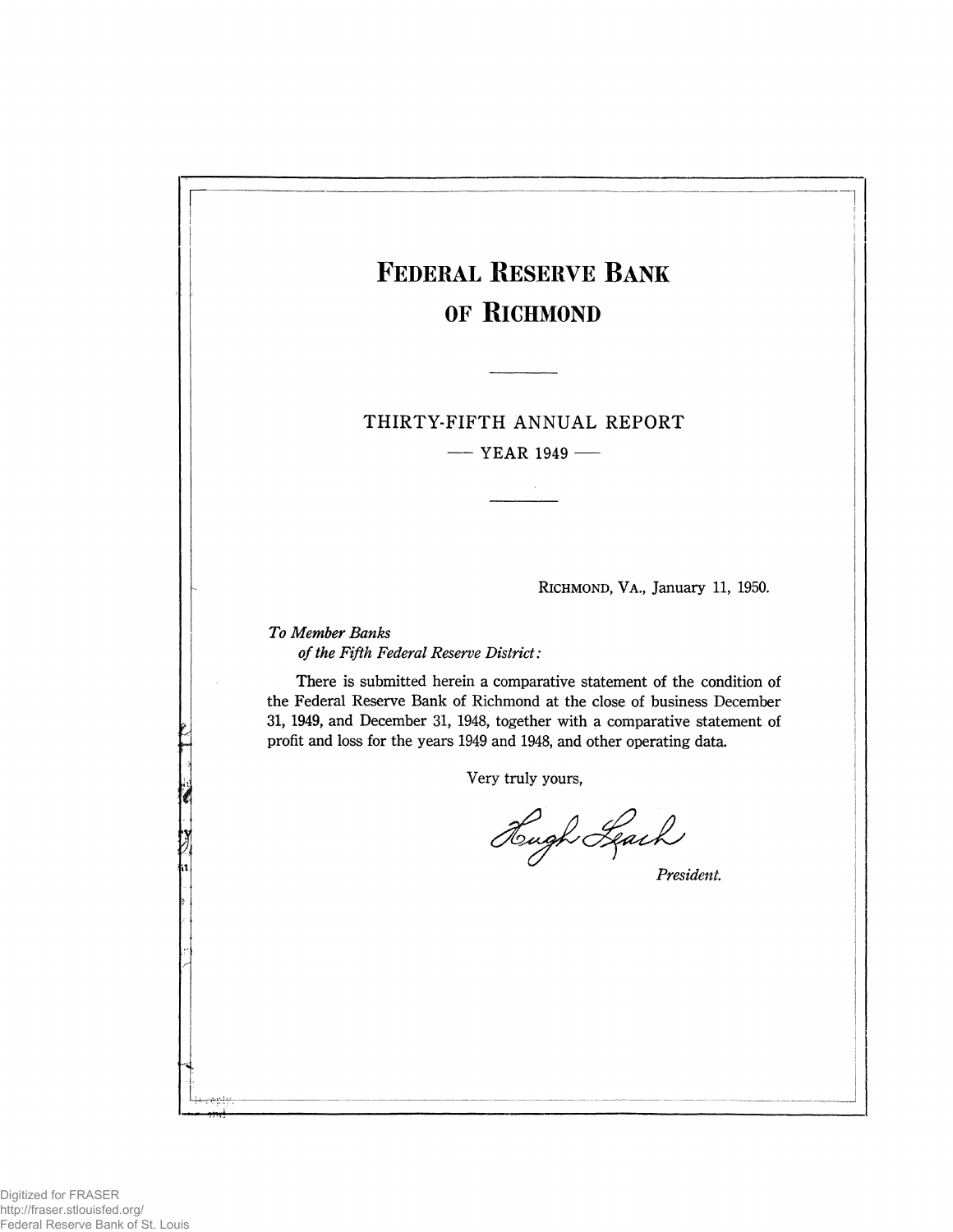# COMPARATIVE STATEMENT OF CONDITION

| <b>ASSETS:</b>               |                    | DECEMBER 31, 1949 DECEMBER 31, 1948 |
|------------------------------|--------------------|-------------------------------------|
|                              | \$1,087,376,006.37 | \$971,500,150.66                    |
|                              | 52,047,235.40      | 57.788,449.00                       |
|                              | 1,139,423,241.77   | 1,029,288,599.66                    |
|                              | 21,366,479.42      | 20,826,361.94                       |
|                              | 5,806,500.00       | 10,591,125.00                       |
|                              | 106,498.09         | 65,121.53                           |
| U. S. GOVERNMENT SECURITIES: |                    |                                     |
|                              | 310,023,000.00     | 356,374,000,00                      |
|                              | 402,865,000.00     | 394,702,000.00                      |
|                              | 36,092,000.00      | 51,341,000.00                       |
| <b>Bonds</b>                 | 463,355,000.00     | 712,905,000.00                      |
|                              | 1,212,335,000.00   | 1,515,322,000.00                    |
|                              | 1,218,247,998,09   | 1,525,978,246.53                    |
|                              | 1,844.69           | 2,392.71                            |
|                              | 19,975,540.00      | 33,918,110.00                       |
|                              | 291,047,221.39     | 243,580,107.99                      |
|                              | 2,469,588.98       | 2,556,637.83                        |
|                              | 6,474,694.87       | 9,682,210.71                        |
|                              | 2,699,006,609.21   | 2,865,832,667.37                    |

## LIABILITIES:

|           | 1,580,159,750.00 | 1,657,802,235.00 |
|-----------|------------------|------------------|
| DEPOSITS: |                  |                  |
|           | 708,358,979.54   | 848,900,856.66   |
|           | 62,146,520.19    | 69,936,749.52    |
|           | 37,269,400.00    | 31,149,300,00    |
|           | 43,503,326.87    | 5,918,874.07     |
|           | 851,278,226.60   | 955,905,780.25   |
|           | 223,471,436.28   | 212,326,502.15   |
|           | 518,166.57       | 623.983.71       |
|           | 2,655,427,579,45 | 2.826.658.501.11 |

 $\mathcal{L}$ 

# **CAPITAL ACCOUNTS:**

|                                                                    | 9,222,550.00            | 8,717,400.00             |
|--------------------------------------------------------------------|-------------------------|--------------------------|
|                                                                    | 23,779,189.48           | 22,416,667.53            |
|                                                                    | 3,349,144.81            | 3,349,144.81             |
|                                                                    | 7,228,145.47            | 4,690,953.92             |
| TOTAL LIABILITIES AND CAPITAL ACCOUNTS                             | 2,699,006,609.21        | 2,865,832,667.37         |
|                                                                    |                         |                          |
| Contingent liability on Bills Purchased for Foreign Correspondents | 514.909.11<br>15,000.00 | 163,131.73<br>130,621.87 |

 $\bar{z}$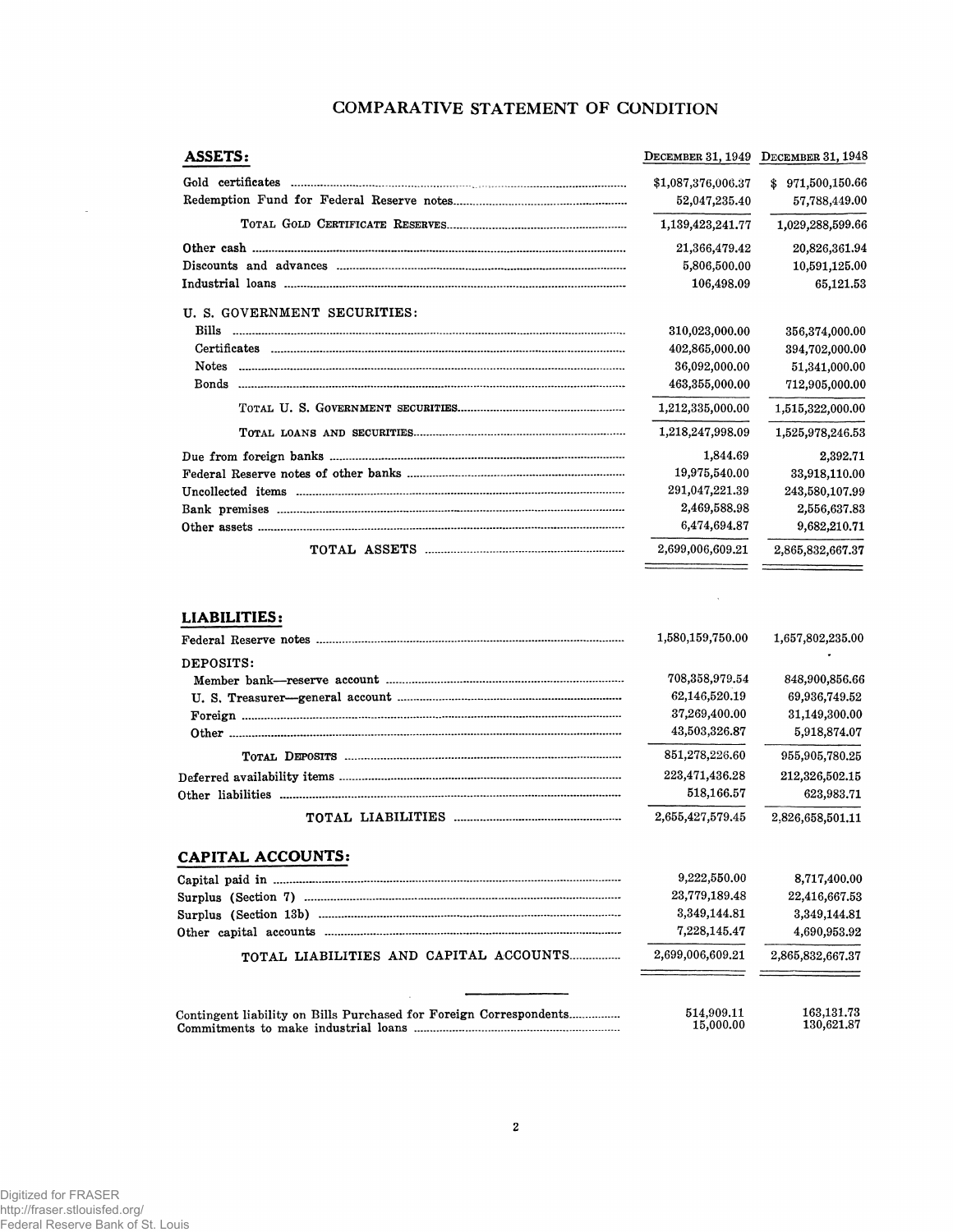# COMPARATIVE PROFIT AND LOSS ACCOUNT

| EARNINGS:                                                                    | 1949                                                           | 1948                                                                   |
|------------------------------------------------------------------------------|----------------------------------------------------------------|------------------------------------------------------------------------|
|                                                                              | 197,358.00<br>2,769.60<br>733.83<br>20,042,916.88<br>16,974.63 | \$<br>259,604.26<br>2,350.87<br>1,119.78<br>19,411,677.52<br>22,316.19 |
|                                                                              | 20,260,752.94                                                  | 19,697,068.62                                                          |
| <b>EXPENSES:</b>                                                             |                                                                |                                                                        |
| Operating expenses (including depreciation on bank premises) after deducting | 4,723,084.32<br>161,000.00<br>502,786.44                       | 4,338,742.01<br>158.693.82<br>430,229.12                               |
|                                                                              | 5,386,870.76                                                   | 4,927,664.95                                                           |
|                                                                              |                                                                | 14,769,403.67                                                          |
| ADDITIONS TO AND DEDUCTIONS FROM CURRENT NET EARNINGS:                       | 1,995,189.79<br>768.47                                         | 396,690.48<br>358.03                                                   |
|                                                                              | 1,995,958.26                                                   | 397.048.51                                                             |
|                                                                              | 163,429.88                                                     | ----------------                                                       |
|                                                                              | 5.128.35                                                       | 4,586.88                                                               |
|                                                                              | 168,558.23                                                     | 4,586,88                                                               |
|                                                                              | 1,827,400.03<br>2,537,242.52                                   | 392,461.63<br>2,592,032.93                                             |
| AVAILABLE FOR DIVIDENDS, PAYMENT TO TREASURER OF U.S. AND SURPLUS ACCOUNT    | 14,164,039.69                                                  | 12,569,832.37                                                          |
| Payment to Treasurer of U.S.--Interest on outstanding Federal Reserve Notes  | 539,947.90<br>12,261,569.84<br>1,362,521.95                    | 508.236.53<br>10,855,278.42<br>1,206,317.42                            |
|                                                                              | 14,164,039.69                                                  | 12,569,832.37                                                          |
|                                                                              |                                                                |                                                                        |

# SURPLUS ACCOUNT (Section 7)

| 22,416,667.53 | 21.210.350.11      |
|---------------|--------------------|
| 1.362.521.95  | $1,\!206,\!317.42$ |
| 23.779.189.48 |                    |

 $\textbf{CAPITAL STOCK ACCOUNT}\label{eq:cap1}$  (Representing amount paid in, which is<br>  $50\%$  of amount subscribed)

| 8.717.400.00<br>575.650.00 | 8,220,500.00<br>499,900.00 |
|----------------------------|----------------------------|
| 9,293,050.00<br>70.500.00  | 8,720,400.00<br>3.000.00   |
| 9.222.550.00               | 8.717.400.00               |
|                            |                            |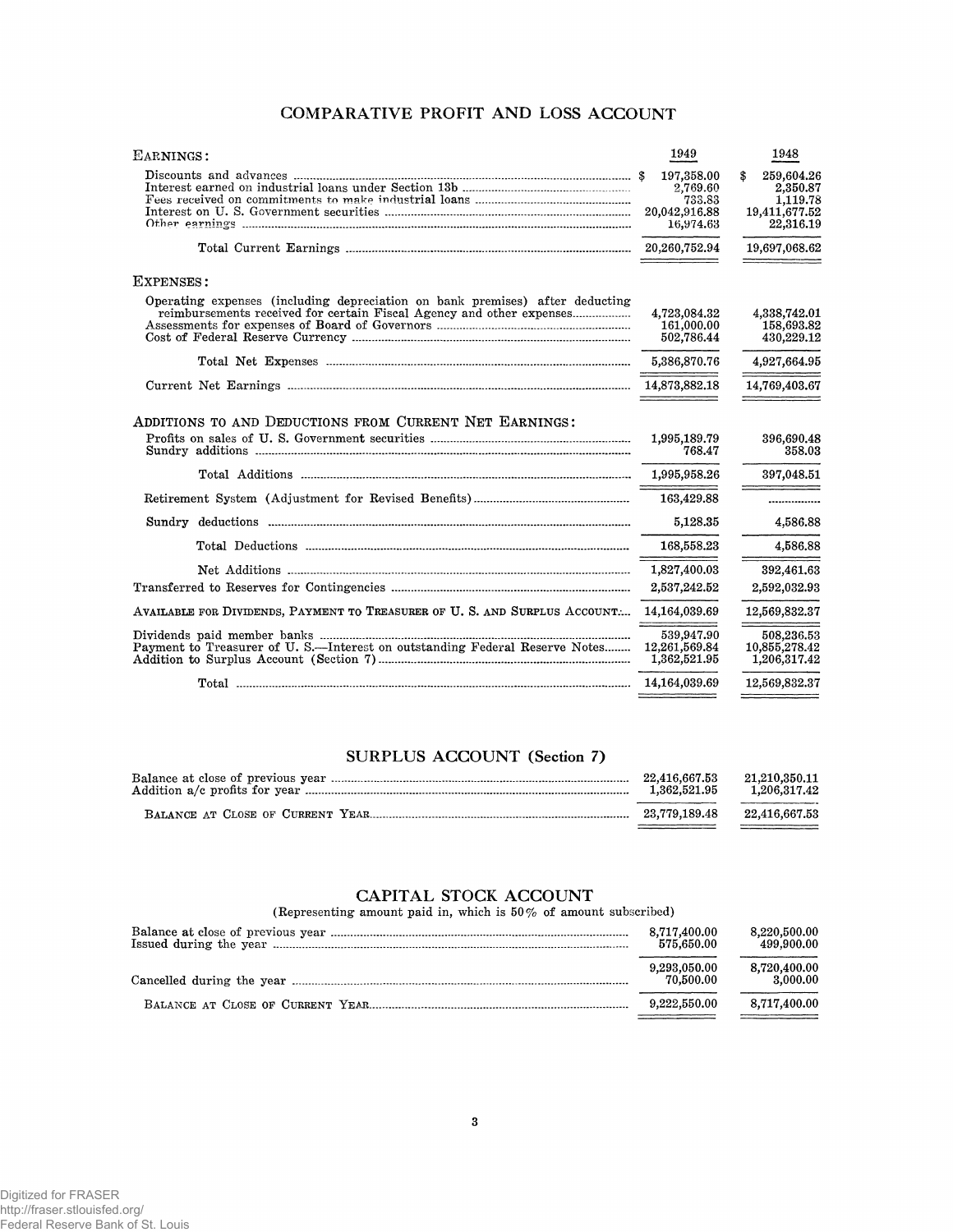# VOLUME OF PRINCIPAL OPERATIONS

|                                                                    | Total              |                  | Average                                |                    | Daily Averages                         |
|--------------------------------------------------------------------|--------------------|------------------|----------------------------------------|--------------------|----------------------------------------|
| HANDLED:<br>CHECKS                                                 | Number of<br>Items | Total<br>Amount  | Amount<br>Per Item                     | Number<br>of Items | Amount                                 |
| YEAR 1949 (300 days)                                               | 141,650,000        | \$50,098,503,000 | \$354                                  | 472,167            | \$166,995,010                          |
| YEAR 1948 (301 days)                                               | 137,356,000        | 52,241,370,000   | 380                                    | 456,332            | 173,559,369                            |
| YEAR 1947 (299 days)                                               | 132,044,000        | 49,068,737,000   | 372                                    | 441,619            | 164,109,488                            |
| YEAR 1946 (300 days)                                               | 128,903,000        | 41,695,704,000   | 323                                    | 429,677            | 138,985,680                            |
| YEAR 1945 (303 days)                                               | 118,938,000        | 35,241,788,000   | 296                                    | 392,535            | 116,309,531                            |
| YEAR 1944 (307 days)                                               | 110,683,000        | 32,645,462,000   | 295                                    | 360,531            | 106,337,010                            |
| YEAR 1943 (307 days)                                               | 100,844,000        | 31,083,430,000   | 308                                    | 328,482            | 101,248,958                            |
| YEAR 1942 (302 days)                                               | 92,257,000         | 25,756,755,000   | 279                                    | 305,487            | 85,287,268                             |
| YEAR 1941 (299 days)                                               | 87,796,000         | 20,410,680,000   | 232                                    | 293,632            | 68,263,144                             |
| YEAR 1940                                                          | 79,938,000         | 15,474,834,000   | 194                                    | 265,575            | 51,411,409                             |
| (299 days)<br>YEAR 1939                                            | 76,814,000         | 13,720,123,000   | 179                                    | 256,903            | 45,886,699                             |
| YEAR 1938 (301 days)                                               | 74,114,000         | 12,145,850,000   | 164                                    | 246,226            | 40,351,661                             |
| YEAR 1937 (301 days)                                               | 71,878,000         | 13,174,474,000   | 183                                    | 238,798            | 43,769,016                             |
| YEAR 1936 (301 days)                                               | 69,683,000         | 11,897,385,000   | 171                                    | 231,505            | 39,526,196                             |
| YEAR 1935 (301 days)                                               | 59,518,000         | 10,436,538,000   | 175                                    | 197,734            | 34,672,884                             |
| YEAR 1930                                                          | 54,109,000         | 12,795,015,000   | 236                                    | 179,764            | 42,508,355                             |
| YEAR 1925 (302 days)                                               | 48,171,677         | 14,038,542,000   | 291                                    | 159,509            | 46,485,238                             |
| YEAR 1920 (304 days)                                               | 33,731,801         | 11,505,945,224   | 341                                    | 110,960            | 37,848,504                             |
| Number<br>Amount<br>TRANSFERS OF FUNDS FOR MEMBER BANKS:<br>Number |                    |                  | 378,974<br>167,929,000<br>\$<br>75,370 |                    | 354,296<br>182,555,000<br>\$<br>72,952 |
| Amount<br>INTERDISTRICT SETTLEMENT FUND DAILY TRANSIT CLEARINGS:   |                    |                  | \$20,413,758,000                       |                    | \$18,360,311,000                       |
|                                                                    |                    |                  | \$27,335,062,000<br>27,391,286,000     |                    | \$27,708,924,000<br>27,357,704,000     |
| CURRENCY AND COIN HANDLED:                                         |                    |                  |                                        |                    |                                        |
| Currency received (including new notes):                           |                    |                  |                                        |                    |                                        |
| Amount                                                             |                    |                  | 377,213,528<br>\$2,093,524,996         |                    | 369,032,349<br>\$2,130,315,483         |
| Currency paid out (including notes returned for redemption):       |                    |                  |                                        |                    |                                        |
| Amount                                                             |                    |                  | 379,785,275<br>\$2,108,985,713         |                    | 367,975,096<br>\$2,115,371,360         |
| Coin received (including new coin):                                |                    |                  |                                        |                    |                                        |
|                                                                    |                    |                  | 460,011,232<br>38,697,574<br>S         |                    | 509,649,367<br>\$<br>39,357,995        |
| Coin paid out (including coin returned for redemption):            |                    |                  |                                        |                    |                                        |
|                                                                    |                    |                  | 448,594,835<br>37,780,528              |                    | 506,337,770<br>\$<br>39,147,458        |

 $\sim$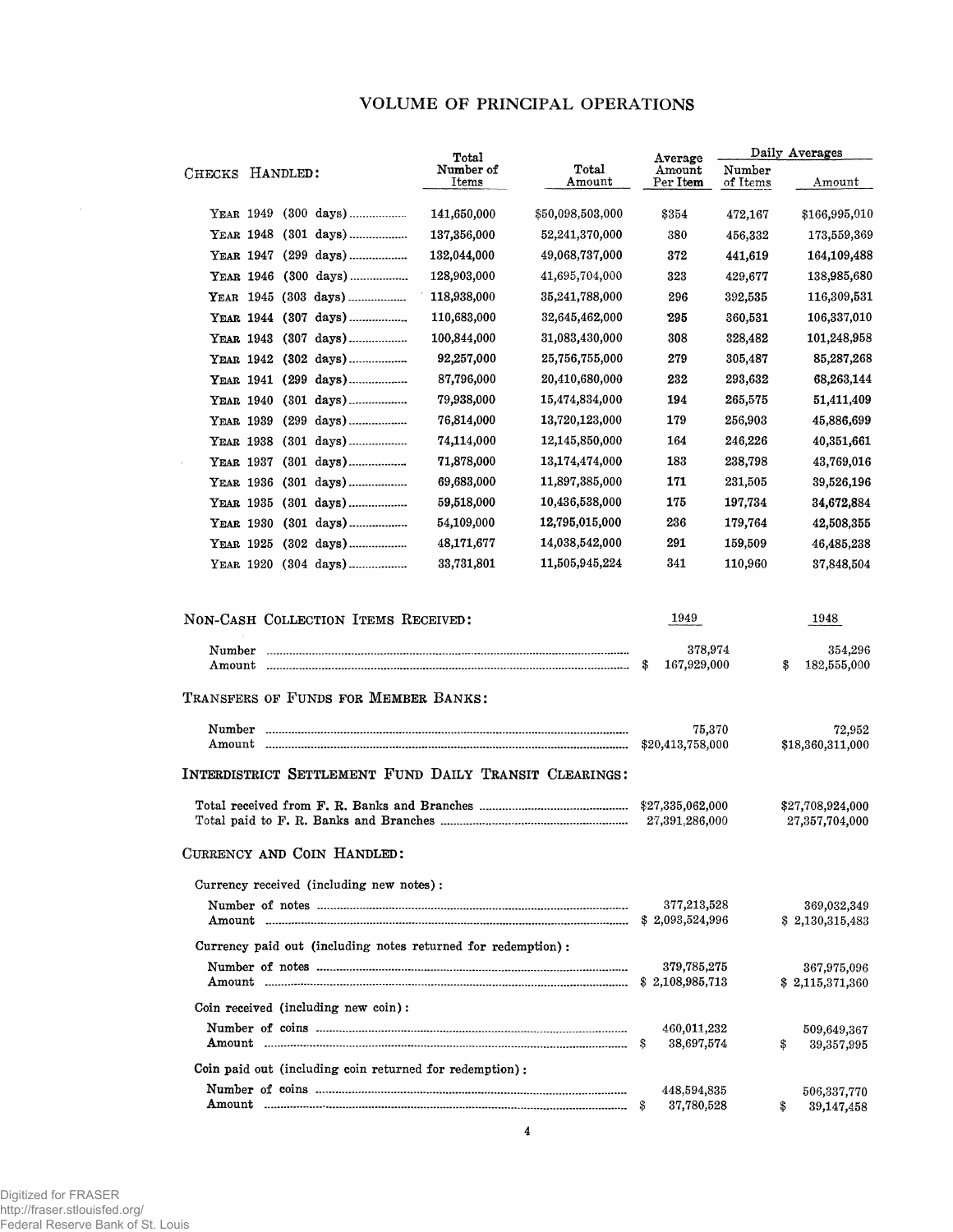# VOLUME OF PRINCIPAL OPERATIONS (Continued)

| U. S. GOVERNMENT SECURITIES (EXCLUSIVE OF SAVINGS BONDS<br>AND ARMED FORCES LEAVE BONDS) ISSUED, EXCHANGED AND<br>REDEEMED: | 1949                       | 1948                           |
|-----------------------------------------------------------------------------------------------------------------------------|----------------------------|--------------------------------|
|                                                                                                                             | 104,000<br>\$2,568,289,000 | 108,000<br>\$2,159,516,000     |
| U. S. SAVINGS BONDS-ISSUED:                                                                                                 |                            |                                |
|                                                                                                                             | 4,001,000<br>302,198,000   | 3,698,000<br>396,910,000<br>\$ |
| U. S. SAVINGS BONDS-REDEEMED:                                                                                               |                            |                                |
|                                                                                                                             | 6,535,000<br>311,364,000   | 7,001,000<br>369,513,000<br>\$ |
| U. S. SAVINGS BONDS HELD IN SAFEKEEPING FOR OWNERS ON<br>LAST DAY OF YEAR:                                                  |                            |                                |
|                                                                                                                             | 151,000<br>37,120,000      | 153,000<br>37,837,000<br>\$    |
| COUPONS PAID-FROM DIRECT AND FULLY GUARANTEED GOVERN-<br><b>MENT OBLIGATIONS:</b>                                           |                            |                                |
|                                                                                                                             | 612,000<br>45,469,000      | 656,000<br>49,869,000<br>\$    |
| U. S. GOVERNMENT CHECKS AND WARRANTS RECEIVED:                                                                              |                            |                                |
|                                                                                                                             | 23,570,000                 | 22,155,000<br>\$3,418,231,000  |
| WITHHELD TAXES-RECEIVED AND CREDITED TO TREASURY:                                                                           |                            |                                |
|                                                                                                                             | 228,000<br>344,035,000     | 232,000<br>369,051,000<br>S.   |

# **PERSONNEL**

| Number of officers and employees at end of year: |       |       |
|--------------------------------------------------|-------|-------|
| Officers                                         | 24    | 24    |
| Employees                                        | 1.211 | 1.273 |
| Total                                            | 1.235 | l 297 |
|                                                  |       |       |

# **MEMBER BANKS**

| Total.                                 | 479 | 478 |
|----------------------------------------|-----|-----|
|                                        | 139 | 139 |
|                                        | 340 | 339 |
| Number of member banks at end of year: |     |     |
|                                        |     |     |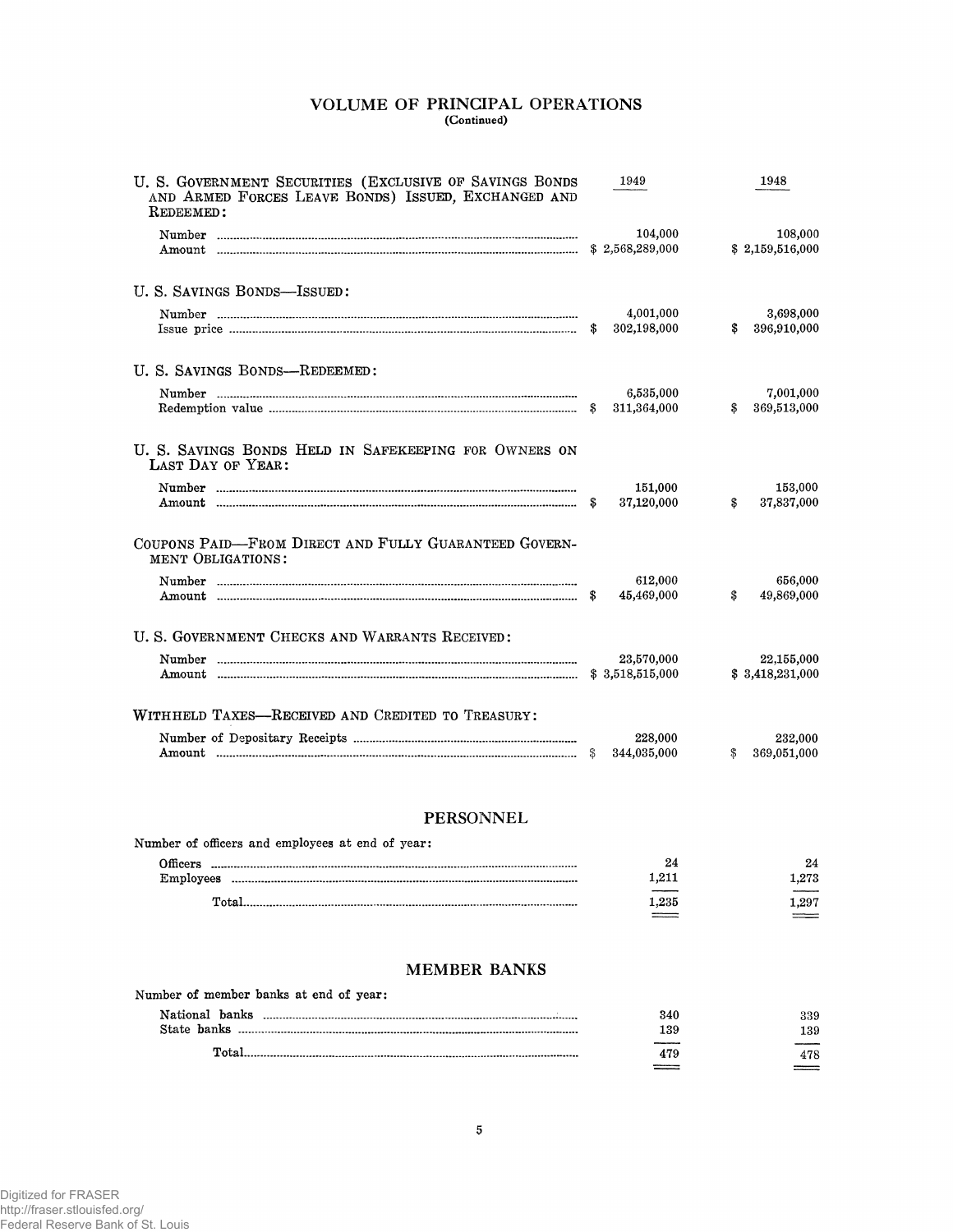#### DIRECTORS AND OFFICERS

#### FOR YEAR 1950

DIRECTORS

CH ARLES P. MCCORMICK,<br>Chairman of the Board ani<br>Federal Reserve Agent. JOHN B. WOODWARD, JR.,

DEPUTY CHAIRMAN OF THE BOARD.

#### Class A

JOHN A. SYDENSTRICKER, 1950,<br>Marlinton, W. Va. JAMES D. HARRISON, 1951, BALTIMORE, MD. WARREN S. JOHNSON, 1952, WILMINGTON, N. C.

#### Class E

CARY L. PAGE, 1950,<br>Tryon, N. C. CHARLES C. REED, 1951,<br>RICHMOND, VA. **H. L. R U ST, JR., 1952,**

WASHINGTON, D. C.

### Class C

CHARLES P. McCORMICK, 1950,<br>BALTIMORE, MD.

W. G. WYSOR, 1951,<br>RICHMOND, VA.

JOHN B. WOODWARD, JR., 1952, NEWPORT NEWS, VA.

CASHIER, FIRST NATIONAL BANK IN MARLINTON, MARLINTON, W. VA. PRESIDENT, FIRST NATIONAL BANK, BALTIMORE, MD. PRESIDENT, PEOPLES SAVINGS BANK & TRUST Co., WILMINGTON, N. C.

PRESIDENT AND TREASURER, JACKSON MILLS, WELLFORD, S.C.

PRESIDENT, WILLIAMS & REED, INC.,<br>WHOLESALE DRY GOODS, RICHMOND, VA.

PRESIDENT, H. L. RUST COMPANY, WASHINGTON, D. C.

PRESIDENT AND CHAIRMAN OF BOARD, MCCORMICK<br>& COMPANY, INC., MFRS. OF TEAS, SPICES,<br>EXTRACTS, INSECTICIDES, ETC., BALTIMORE, MD.

MANAGEMENT COUNSEL, SOUTHERN STATES COOPERATIVE, INC., RICHMOND, VA.

PRESIDENT AND GENERAL MANAGER, NEWPORT NEWS SHIPBUILDING AND DRY DOCK CO., NEWPORT NEWS, VA.

#### OFFICERS HUGH LEACH, PRESIDENT.

**J. S. W A L D E N , JR.,** F irst V ice President. **E D W A R D A . W A Y N E ,** VICE PRESIDENT. R. W. MERCER,<br>Vice President and Cashier. C. B. STRATHY, VICE PRESIDENT.

W. R. MILFORD, VICE PRESIDENT. R. L. CHERRY,

VICE PRESIDENT.

**K. BRANTLEY WATSON,** VICE PRESIDENT.

CHARLES W. WILLIAMS, VICE PRESIDENT.

UPTON S. MARTIN,<br>Assistant Vice President. **EDWARD WALLER, JR.,** A ssistant Cashier. **JOSEPH M. NOWLAN,** ASSISTANT CASHIER.

W. B. WAKEHAM, ASSISTANT CASHIER.

**R. S. BROCK, JR.,** AUDITOR.

N. L. ARMISTEAD, CHIEF EXAMINER.

**M A X W E L L G. W A L L A C E ,** COUNSEL.

A U BREY N. HEFLIN,<br>ASSISTANT COUNSEL.

MEMBER FEDERAL ADVISORY COUNCIL **ROBERT V. FLEMING, 1950,** President & Chairman of the Board, The Riggs National Bank, Washington, D. C.

INDUSTRIAL ADVISORY COMMITTEE

J. **G. H O LTZC LA W ,** *Chairman* President, Virginia Electric & Power Co., RICHMOND, VA.

WALKER D. STUART,<br>President, Richmond Hardware Co., RICHMOND, VA.

**OVERTON D. DENNIS,** DOMINION OIL COMPANY, RICHMOND, VA.

W. L. MANNING, PRESIDENT, ROSEMARY MANUFACTURING CO., ROANOKE RAPIDS, N. C. **JOHN L. WHITEHURST,** PRESIDENT AND TREASURER,<br>BURT MACHINE CO., INC., BALTIMORE, MD.